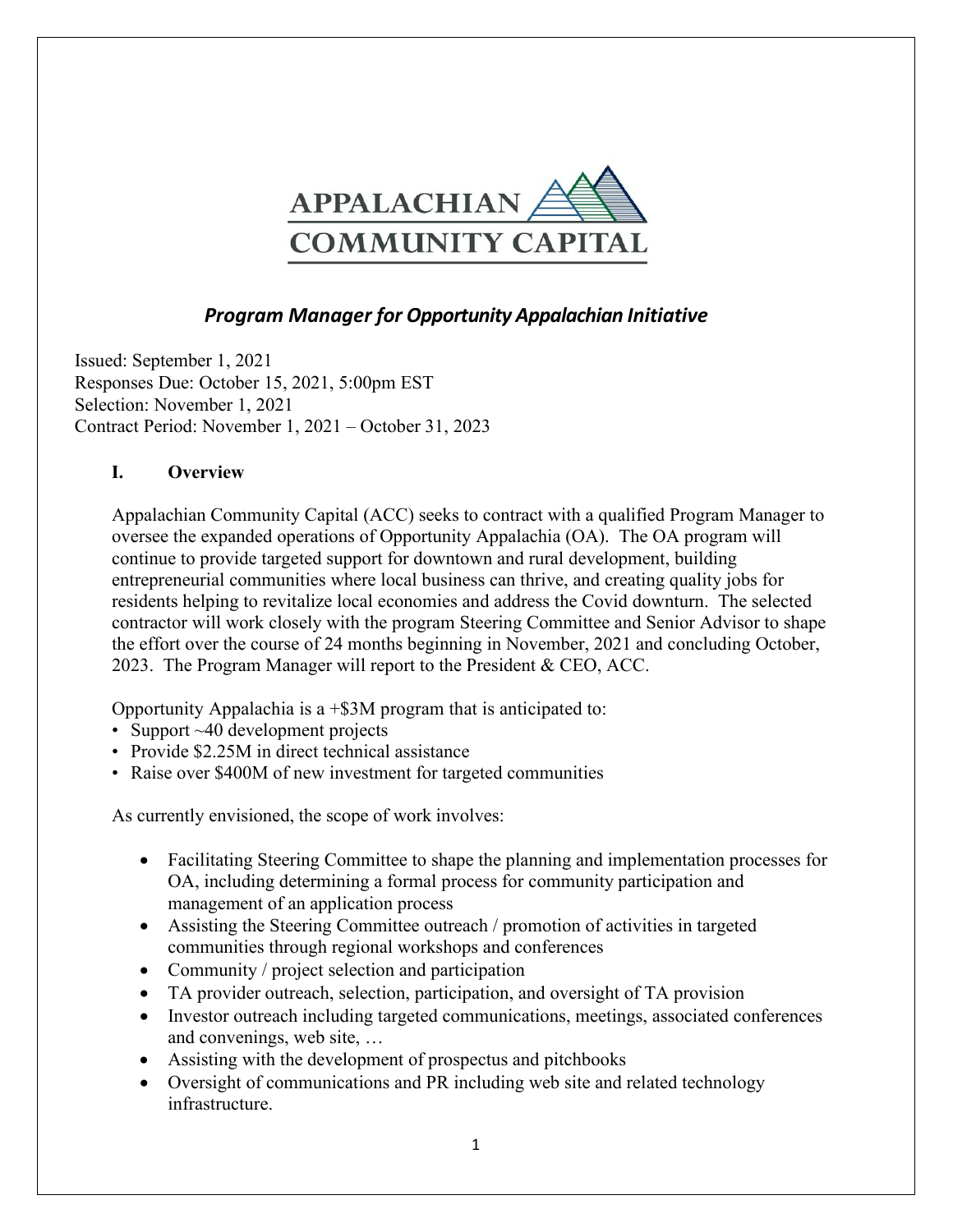- Issuing and providing management oversight of all contracts
- Grant management tasks, including ensuring compliance with all funder grant agreements (Appalachian Regional Commission, US Treasury CDFI Fund, others), monitoring budget activities, and preparation of progress reports.

Proposals will be evaluated based on contractors' qualifications, expertise, track record, and innovation.

## **II. Background**

Central Appalachia lacks robust capacity to develop real estate projects in several asset classes including community facilities, mixed use, and commercial, limiting economic opportunity in the Region. This capacity is particularly constrained outside of the leading micropolitans. While there exists a strong backbone of housing development organizations in the Region, few of these groups engage in broader development activities. In addition, in select communities nascent CDC activity is being undertaken by CDFIs such as Woodlands Development Group, NCIFund, Fahe and others.

In counterpoint to this broad gap in capacity, many rural communities are ready to move promising projects forward, having received substantial support for community visioning and strategy development through programs and partners which include: VA-DHCD, WV-Hub, WVDO, Governors' Office of Appalachia (OH), NC Department of Commerce, TN-DECD, local development districts, Main Street programs, and others.

Providing targeted support for downtown and rural development presents an opportunity to build entrepreneurial communities where local business can thrive, creating quality jobs for residents – both permanent and construction jobs - helping to address the Covid downturn and revitalize local economies.

The ACC Opportunity Appalachia (OA) program has demonstrated the demand and need for technical assistance (TA) services for development projects in Central Appalachia. In a 75 day window in the Spring of 2020, over 55 projects were identified in a three-state region. Sixteen of these projects were selected for participation in the OA program, which are now seeking over \$235M in financing and anticipate creation of over 1,800 local jobs. Outreach to regional and national investors - including multiple NMTC, HTC, OZ investment funds, and CDFIs - has resulted in interest in financing the majority of the 17 participating projects. More on the Opportunity Appalachia is available at:

- [ACC/oa-program/](https://appalachiancommunitycapitalcdfi.org/oa-program/)
- The [Opportunity](https://www.theopportunityexchange.com/OppAp/profile/) Exchange
- [Vimeo](https://vimeo.com/user133417768)

An expanded program serving a broader geographic region with a larger pool of TA resources is clearly needed to continue development activities in Central Appalachia, and help address economic challenges resulting from the Covid epidemic.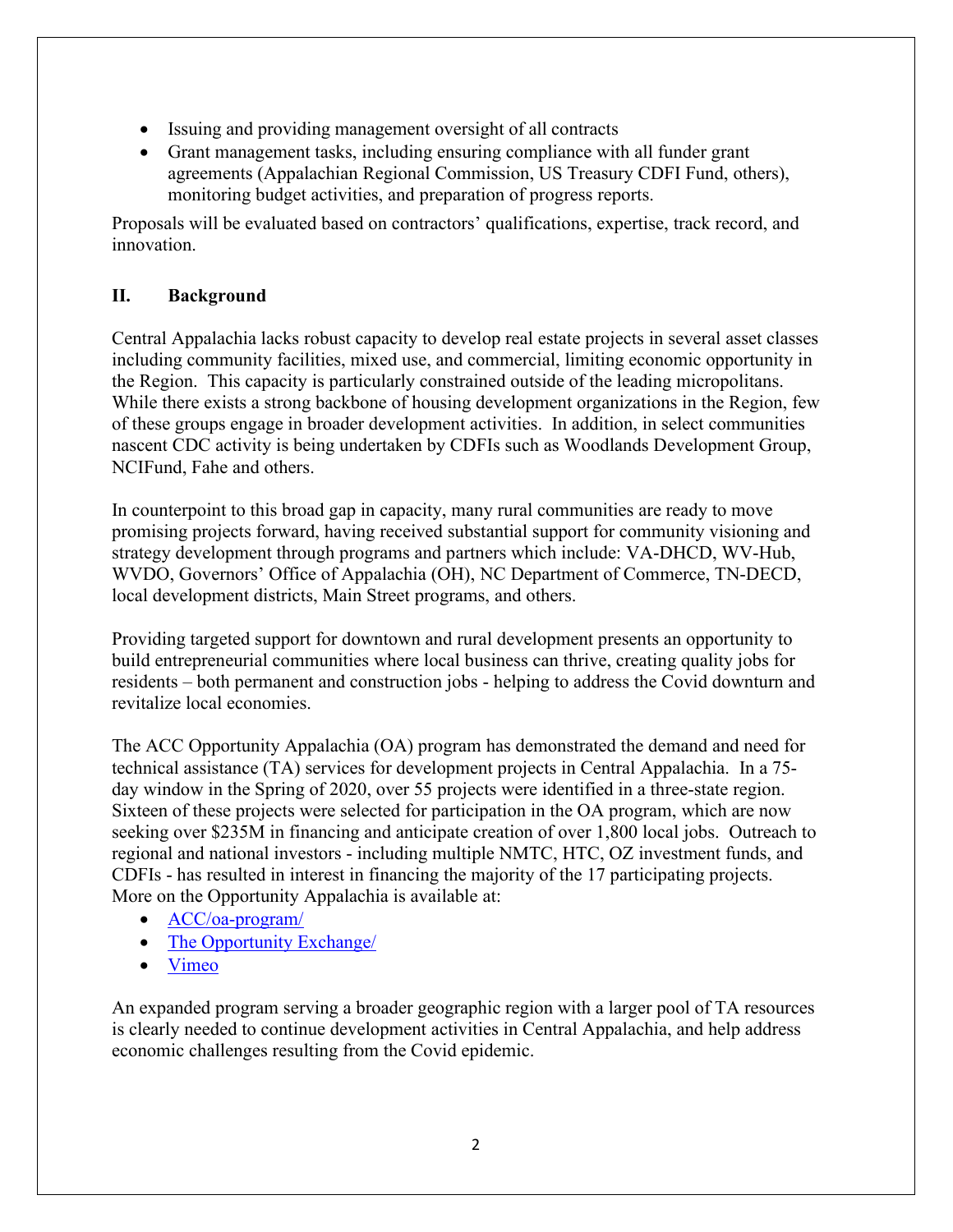#### **About the Appalachian Region**

The Appalachian Region, as defined in ARC's authorizing legislation, is a 205,000 square-mile region that follows the spine of the Appalachian Mountains from southern New York to northern Mississippi. It includes all of West Virginia and parts of 12 other states: Alabama, Georgia, Kentucky, Maryland, Mississippi, New York, North Carolina, Ohio, Pennsylvania, South Carolina, Tennessee, and Virginia. Forty-two percent of the Region's population is rural, compared with 20 percent of the national population.

The Appalachian Region's economy, which was once highly dependent on extractive industries, has become more diversified in recent times and now includes larger shares of manufacturing and professional services, among other industries. Appalachia has made significant progress over the past five decades: its poverty rate, which was 31 percent in 1960, had fallen to 16.3 percent over the 2013– 2017 period. The number of high-poverty counties in the Region (those with poverty rates more than 1.5 times the U.S. average) declined from 295 in 1960 to 98 over the 2013–2017 period.

These gains have transformed the Region from one of widespread poverty to one of economic contrasts: some communities have successfully diversified their economies, while others still require basic infrastructure such as roads, clinics, and water and wastewater systems. The contrasts are not surprising considering the Region's size and diversity—the Region extends more than 1,000 miles from southern New York to northeastern Mississippi, and it is home to more than 25 million people.

#### **About the expanded Opportunity Appalachia program**

OA will serve the Appalachian portions of five states - NC, OH, TN, VA, and WV – and will work with existing organizations (public, private, and non-profit) to identify promising projects and provide needed development services. OA will contract with in-region and national providers for TA services, and will seek to build the capacity of local organizations such as CDFIs, municipal/county economic development agencies, local development districts, and others.

A key element of the OA program will involve the leadership of state and local partners. In each state, a lead state partner will work with local communities to identify suitable high impact development projects with strong local leadership and a high likelihood of success. These lead state partners will form the OA Steering Committee providing oversight for all project activities (see listing, below). In addition, national partners with development expertise in similar communities will serve on the Steering Committee (ex. Main Street America and Coastal Enterprises). In all cases, Lead State Partners will work closely with state economic development agencies, municipalities local development districts, CDFIs, non-profits and elected officials to undertake their activities.

Technical Assistance services will be provided by in-region service providers and national organizations. Given the scope of the proposed activities it is anticipated that the following TA services will be provided: design/architectural, engineering, market assessment, business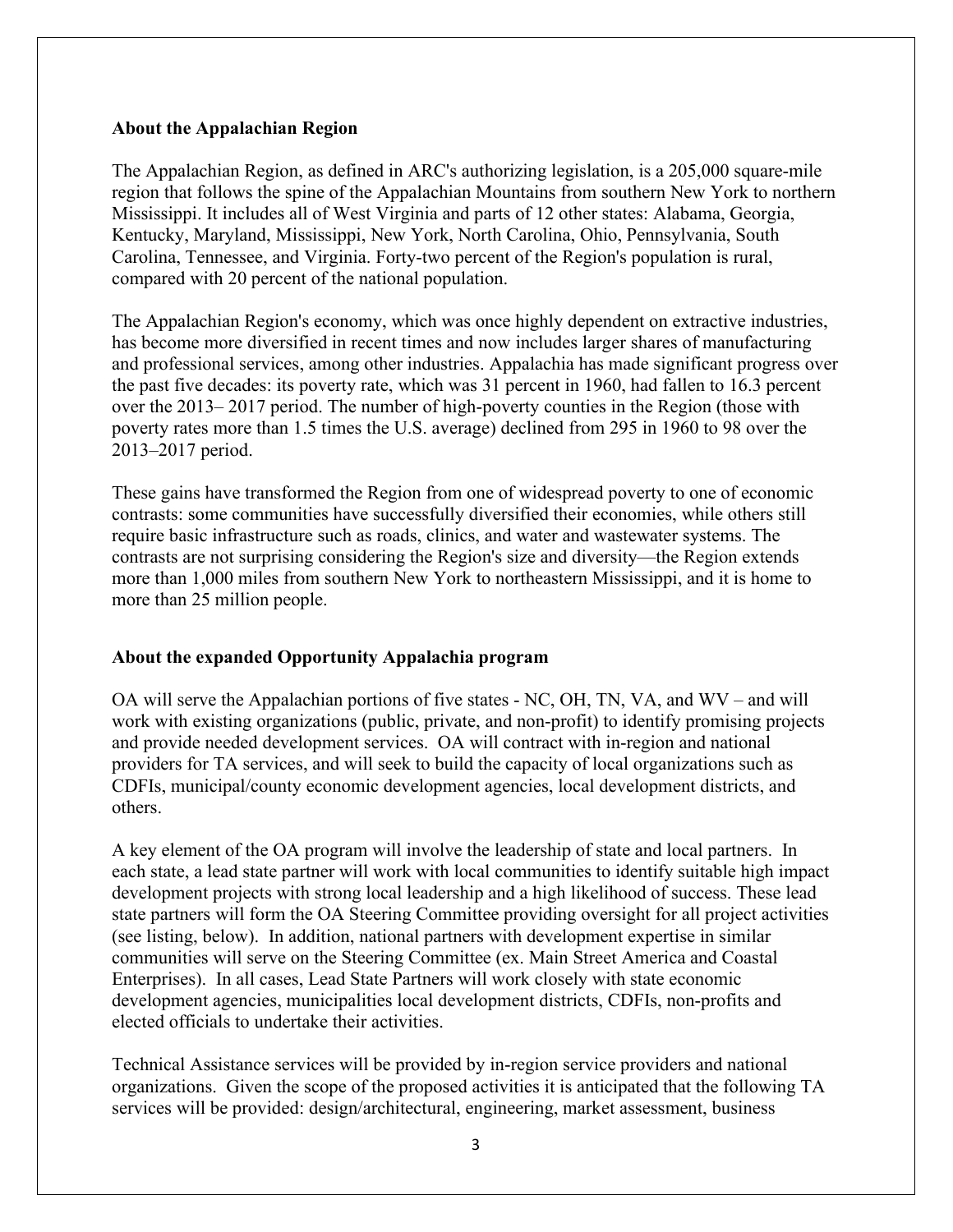planning, financial structuring, prospectus development, and capital raise support. Opportunity Appalachia has already identified and vetted 40 qualified service providers through a RFQ process, and OA will engage additional TA groups to expand services to new geographies as needed.

These activities will prioritize ARC-designated Distressed Areas and counties, ARC At-Risk areas and counties, Persistent Poverty communities, rural areas, OZ and NMTC census tracts. Priority will also be placed on projects that create jobs for those in addiction recovery, the longterm unemployed resulting from impacts in the decline in the coal industry, and minorities and women.

Projected Impact: The \$3M OA program expansion is anticipated to:

- Support ~40 development projects
- Provide \$2.25M in direct technical assistance
- Raise over \$400M of new investment
- Create over 3,000 quality permanent and construction jobs, prioritizing:
	- o Persons in addiction recovery
	- o Long-term unemployed resulting from impacts in the decline in the coal industry
	- o Minorities and women
- Increase investment in Minority / Women Owned Business Enterprises

#### **About the OA Steering Committee**

Program activities will be overseen by a project Steering Committee, which will act as a program board of directors. The Steering Committee is comprised of the following six regional and national organizations:

Project Manager and Applicant

• Appalachian Community Capital (ACC), a 23-member CDFI intermediary whose members and their affiliates manage over \$1 billion in assets supporting economic development in Appalachia.

Lead State Partners – will undertake outreach to targeted communities

• NC - Mountain BizWorks. A leading CDFI in Western NC builds a vibrant and inclusive entrepreneurial community by helping businesses start, grow, and thrive, engaging community leaders across a 24-county region. Supported by US-EDA, USDA, US Dept of Treasury, state funders, and philanthropy.

• OhioSE - The lead regional economic development organization in Eastern and Southern Ohio working in a 25-county area, supported by JobsOhio - State of Ohio.

• TN - University of Tennessee, Office of Outreach and Economic Development. Manages statewide programs, provides seed investments, and supports public-private partnerships with community development leaders.

• VA - UVA Wise / Opportunity Southwest Virginia. Pilots the way for 19 counties and scores of communities in Southwest Virginia to support economic and community development efforts to create thriving entrepreneurial communities that accelerate progress for both new and established ventures. Supported in part by VA Dept of Housing and Community Development.

• WV - West Virginia Brownfields Assistance Center. Works across 34 counties and is the lead partner in the WV Downtown Appalachia Redevelopment Initiative which seeks to revitalize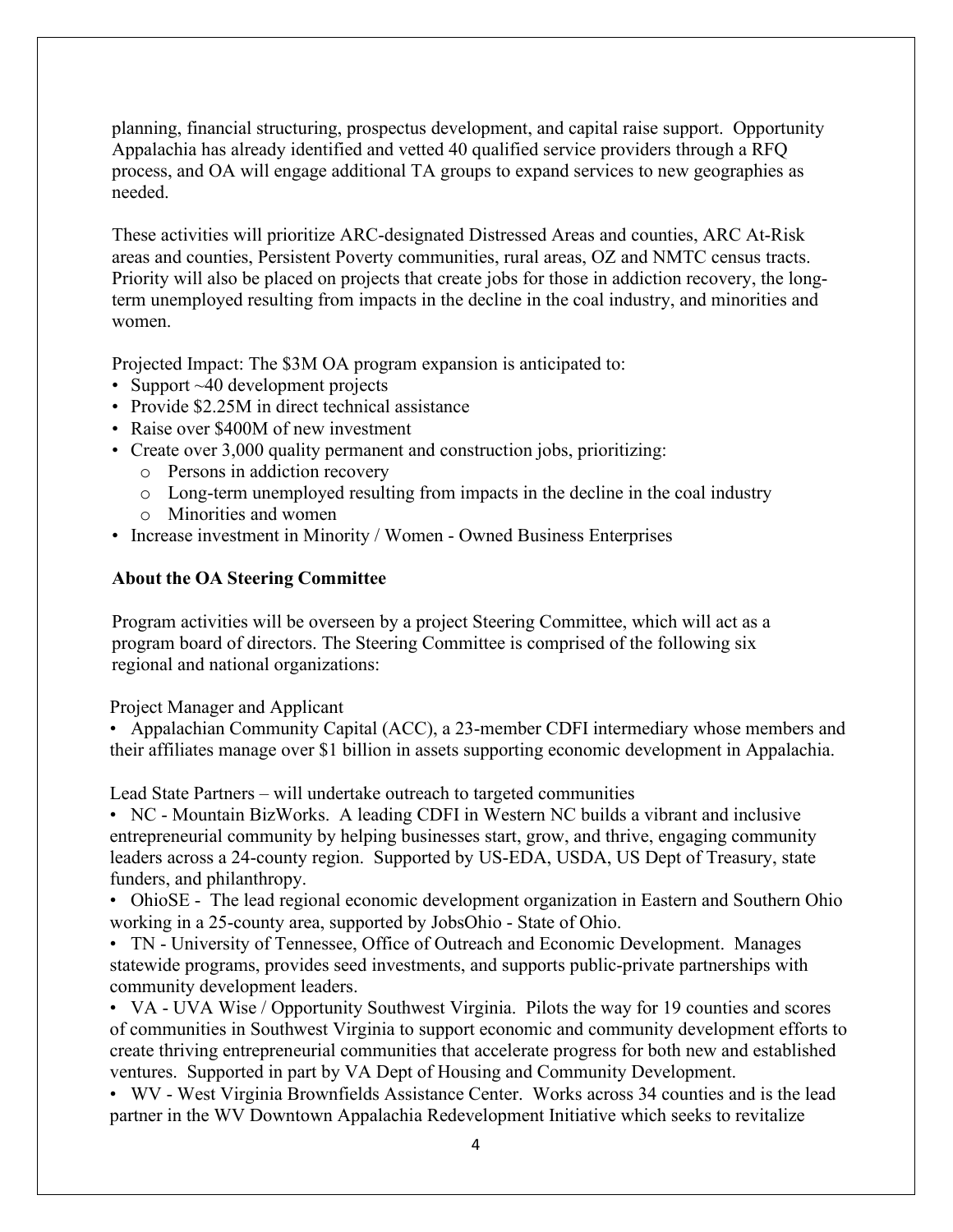small WV communities through provision of technical support and project financing, in partnership with the WV HUB and NCIFund. Supported by the State of WV and philanthropy.

National Partners

• Main Street America (MSA) will provide market-driven technical support for development of community strategies. With a network of more than 1,600 neighborhoods and communities, MSA works to successfully transform communities and revitalize local economies.

• Coastal Enterprises (CEI) – will provide technical support for financial structuring of transactions. This leading national rural CDFI has deployed over \$1 billion in financings directly, through CEI Capital Management its New Markets Tax Credit CDE affiliate, and a Qualified Opportunity Zone Fund (QOF) CEI-Boulos.

### **III. Scope of Work**

### A. *Facilitating Steering Committee Meetings*

The OA Steering Committee will meet regularly over the life of the program. At these sessions, the Program Manager will assist the committee in finalizing program timelines forsuch activities as state preparatory meetings, state outreach meetings, and a community application process. Decisions will be documented, and timelines will be monitored.

### B. *Community selection and participation*

The Program Manager will work with the Steering Committee to develop formal intake process for communities to request participation in the OA program. The intake application will include indicators of community readiness such as: identified community leadership, prioritized community strategies, identified transactions, articulated community partnerships, community impact, and other factors. The Program Manager will be responsible for managing the administrative process.

## C. *Promoting the OA program*

The Program Manager will support the Steering Committee's coordination of state outreach meetings where community stakeholders will gather to learn about the OA program, to share information about and discuss investable projects, and to determine the best strategies to bring these projects to the attention of investors. Meetings will take place with potential investors to provide details about projects and to discern their interest in reviewing and/or investing in these projects. Various forms of communication, such as in-person meetings, webinars and teleconferences, will be utilized.

## D. *Assisting with the development of prospectus and pitchbooks*

The Program Manager will provide support to local communities and technical assistance partner(s) in their development of community investment prospectuses and pitch books, which will include: 1) robust community development strategies (e.g., entrepreneurship, healthy communities, education strategies, heritage tourism, manufacturing, new energy opportunities)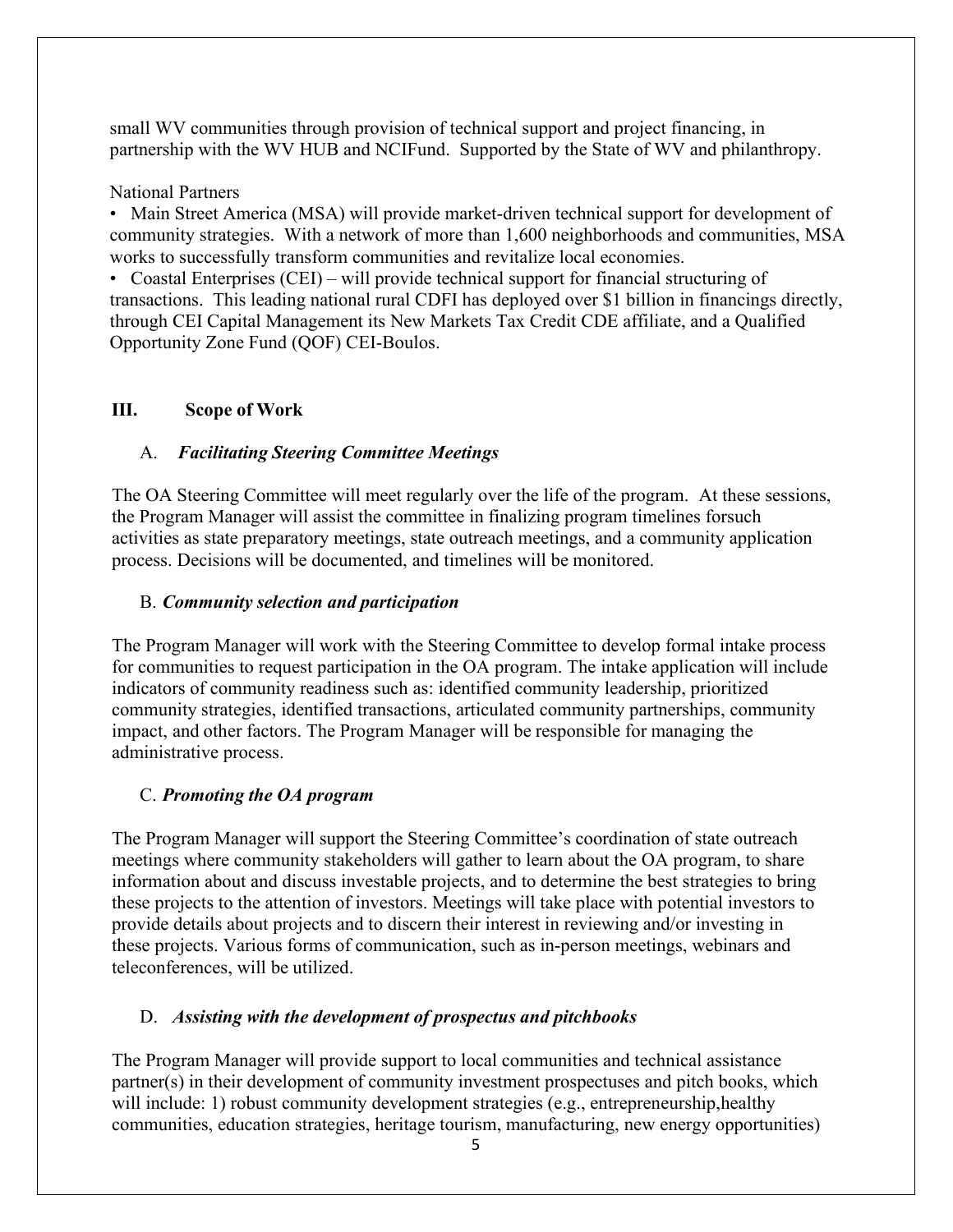and 2) specific investable transactions to support the identified strategies. Investable transactions will be financially structured to a point where investor duediligence can begin.

## E. *Cultivating relationships between successful community applicants and technical assistance providers*

The relationship between applicant and TA provider is an essential component of a successful project. The Program Manager will work closely with each partner to ensure the match with local, state, or national technical assistance providers will result in quality service being provided to the community.

#### F. *Issuing and providing management oversight of contracts*

The Program Manager will prepare and manage the contracts for consultative services related to OA Activities, including but not limited to impact assessment, IT, web design, PR / Communications, and conference planning, and program evaluation.

### G. *Helping to coordinate investor outreach meetings and convenings*

Investor outreach will occur through both an Investor Convening event, and outreach and support from the Steering Committee and TA providers. The Program Manager will cultivate partnerships with local and national investors and will support the efforts of the Steering Committee and local, state, and national Technical Assistance providers to highlight and promote investable transactions. The Program Manager will also play a key role working with the Steering Committee and contractors in planning and holding a major convening of national investors and other stakeholders where investment-ready communities will pitch their projects and host site visits.

## H. *Performing grant management tasks*

The Program Manager will oversee the grant management process, including ensuring compliance with the Appalachian Regional Commission grant agreement, monitoring budget activities, andwriting progress reports.

## **IV. Proposal Evaluation**

The OA Steering Committee will select contractors through a competitiveprocess based on the following criteria:

- Background and experience in economic development;
- Background and experience working with Appalachian communities;
- Background and experience working with and/or investing in rural and/or economically distressed communities;
- Strong relationships with state and local development partners in the target states;
- Strong investor relationships with relevant parties; and
- Expertise in development finance /tax incented real estate finance including NMTC, HTC,